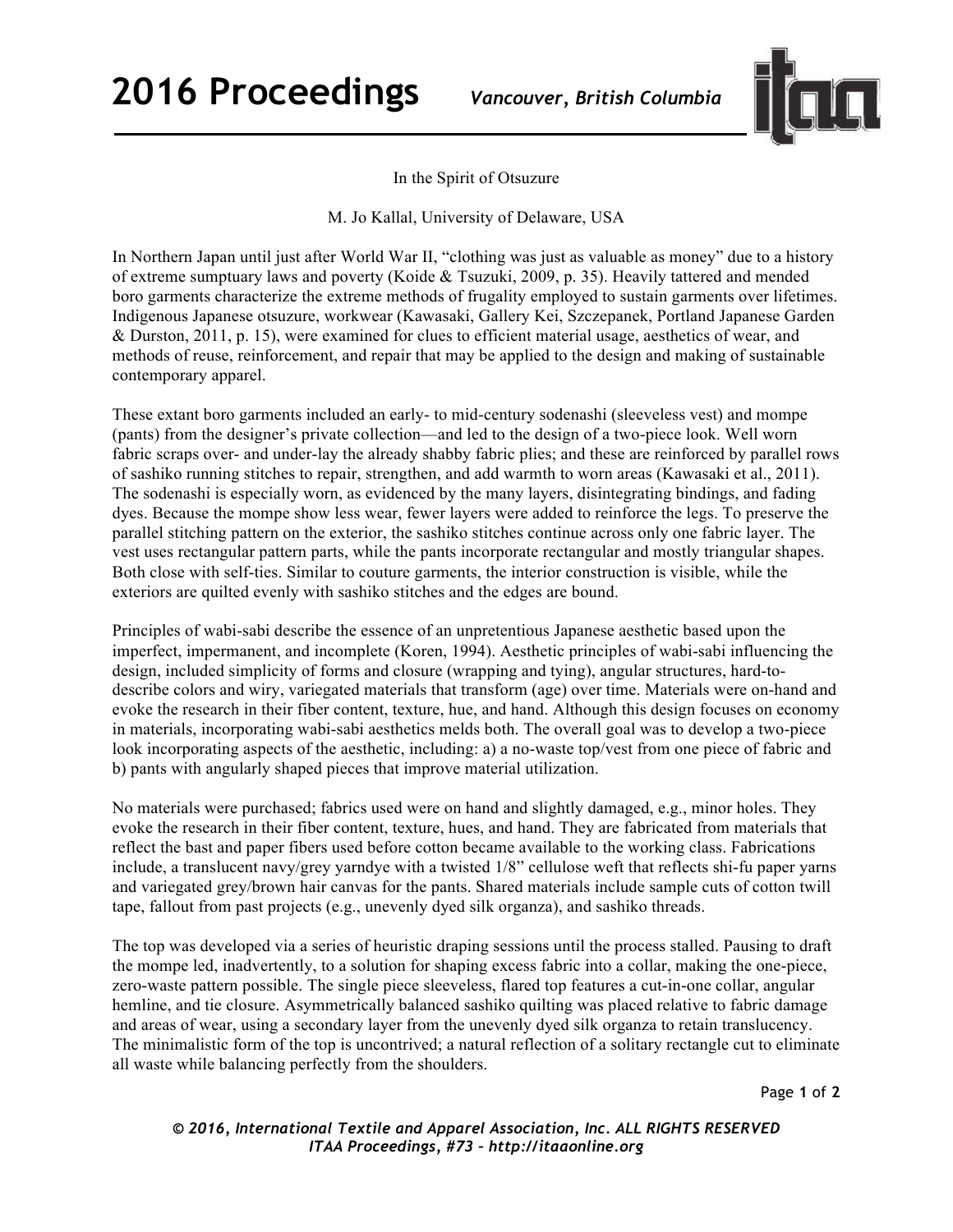The mompe was drafted and the pattern modified to fit within the narrow fabric dimensions. Mompe side seams are traditionally open below the waist on the sides. Wrapping two sets of waist ties about the waist forms the closure. Kimono fabric is revealed through the slashes. For modesty an unusual pocket was devised that retains the adjustable tie closure at the waist while also eliminating gaping at the sides. The modified pattern cut also led to improved material efficiency and fit. The cropped pants feature a rectangular front leg panel that overlaps the back leg at an angle, front and back crotch gussets, the hidden pockets, and tie closures.

The garments integrate clean structures with adaptable fit. Sashiko stitches reinforce fragile areas. Thus the sustainable features become integral to the designs. A blend of hand and machine technologies integrates function and craft into wearable garments that transcend fast fashion trends—and contribute alternative methods to patternmaking and pocket design.

"In the Spirit of Otsuzure" focuses on economy through wabi-sabi aesthetics, as well as a reduction in materials and assembly operations. Some outcomes:

- Economy of form and line produce timeless styling; rustic hues and textures contribute a wabi-sabi wearing experience
- Although the vest is zero-waste it is not austere in design. The pants are minimal waste. Future testing of gussets relative to fit and fabric utilization may improve economy and enhance fit.
- Reduced materials usage: no hardware; simple closures; no interfacings.
- Reduced number of assembly operations due to simplicity of structure and closures
- Sashiko quilting reinforces and camouflages damaged areas while also integrating fabric fallout from earlier projects.
- Surface design is traditional hand quilting in sashiko style, however machine quilting could be substituted
- The pocket design resulted from using previously rejected, poorly dyed fabric
- The vest was draped using minimal cutting, thus supporting the fifth design practice for zero waste recommended by Carrico & Kim (2014).

## **References**

- Carrico, M. & Kim, V. (2014) Expanding zero-waste design practices: a discussion paper. *International Journal of Fashion Design, Technology and Education*, 7(1), 58-64, DOI: 10.1080/17543266.2013.837967.
- Kawasaki, K., Gallery Kei, Szczepanek, S., Portland Japanese Garden & Durston, D. (2011). *Mottainai: The Fabric of Life Lessons in Frugality from Traditional Japan,* Art in the Garden Fall 2011 November 4–27 (exhibition catalog). Art in the Garden (ed.). Portland, OR: Gallery Kei.
- Koide, Y. & Tsuzuki, K. (Eds). (2009). *Boro Rags And Tatters From The Far North Of Japan*. Tokyo: ASPECT Corp.
- Koren, L. (1994). *Wabi-sabi for Artists, Designers, Poets & Philosophers*. Berkeley, CA: Stone Bridge Press.